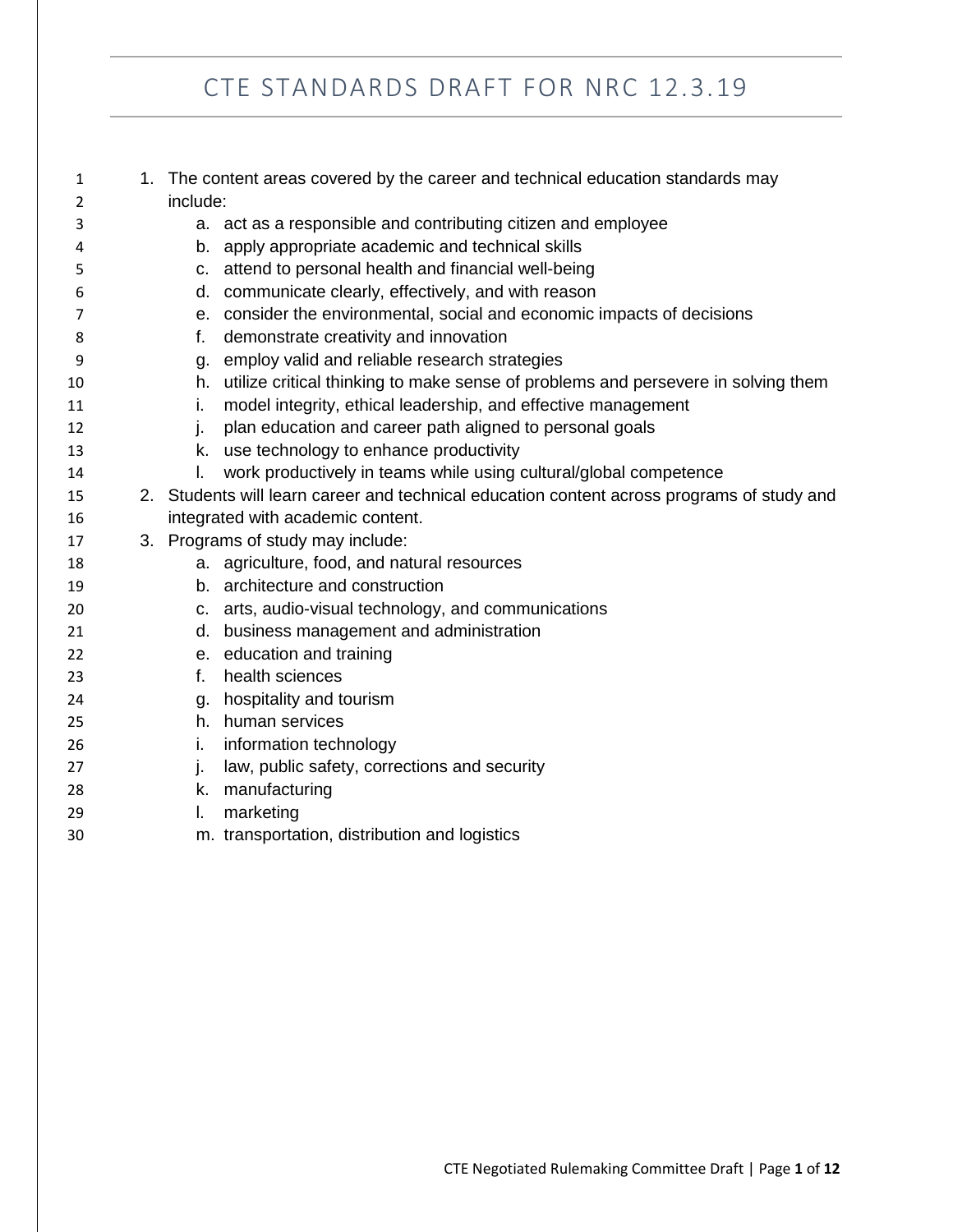|    | THE CAREER AND TECHNICAL EDUCATION STANDARDS FOR KINDERGARTEN                                |  |  |
|----|----------------------------------------------------------------------------------------------|--|--|
|    | 1. The career and technical education standards for kindergarten are that each student will: |  |  |
| 3  | a. Act as a responsible and contributing citizen and employee                                |  |  |
| 4  | explore roles of employees, citizens, and community members                                  |  |  |
| 5  | b. Demonstrate creativity and innovation                                                     |  |  |
| 6  | identify more than one way to solve a problem                                                |  |  |
|    | c. Utilize critical thinking to make sense of problems and persevere in solving them         |  |  |
| 8  | look for and make use of patterns                                                            |  |  |
| -9 | ii. try several methods to solve a problem                                                   |  |  |
| 10 | d. Plan education and career path aligned to personal goals                                  |  |  |
| 11 | identify and describe various careers                                                        |  |  |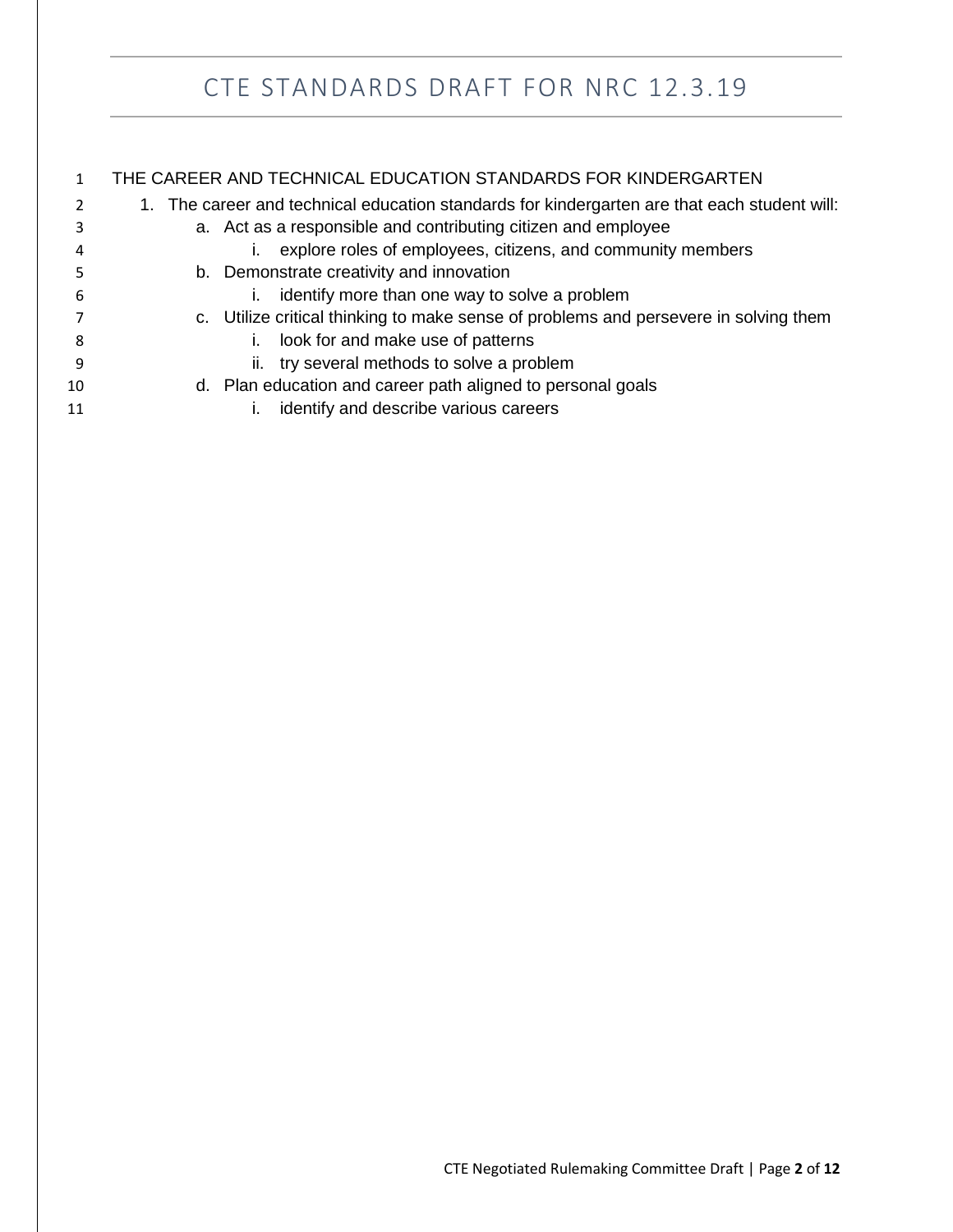| $\mathbf{1}$ | THE CAREER AND TECHNICAL EDUCATION STANDARDS FOR FIRST GRADE                                |                                                                                      |  |  |  |
|--------------|---------------------------------------------------------------------------------------------|--------------------------------------------------------------------------------------|--|--|--|
| 2            | 1. The career and technical education standards for first grade are that each student will: |                                                                                      |  |  |  |
| 3            | a. Act as a responsible and contributing citizen and employee                               |                                                                                      |  |  |  |
| 4            | identify the characteristics of citizenship across jobs and communities<br>İ.               |                                                                                      |  |  |  |
| 5            |                                                                                             | b. Communicate clearly, effectively, and with reason                                 |  |  |  |
| 6            |                                                                                             | recognize effective communication and active listening skills to foster<br>İ.        |  |  |  |
| 7            |                                                                                             | positive relationships                                                               |  |  |  |
| 8            |                                                                                             | c. Demonstrate creativity and innovation                                             |  |  |  |
| 9            |                                                                                             | identify an alternate solution to a problem<br>İ.                                    |  |  |  |
| 10           |                                                                                             | d. Utilize critical thinking to make sense of problems and persevere in solving them |  |  |  |
| 11           |                                                                                             | look for and make use of patterns<br>i.                                              |  |  |  |
| 12           |                                                                                             | ii. try several methods to solve a problem                                           |  |  |  |
| 13           |                                                                                             | e. Plan education and career path aligned to personal goals                          |  |  |  |
| 14           |                                                                                             | identify various careers<br>İ.                                                       |  |  |  |
| 15           |                                                                                             | work successfully in small and large groups to accomplish tasks within a<br>ii.      |  |  |  |
| 16           |                                                                                             | time frame                                                                           |  |  |  |
| 17           | f.                                                                                          | Use technology to enhance productivity                                               |  |  |  |
| 18           |                                                                                             | explore how technology is used in different jobs and careers                         |  |  |  |
| 19           |                                                                                             | g. Work productively in teams while using cultural/global competence                 |  |  |  |
| 20           |                                                                                             | identify strategies to develop a sense of inclusion                                  |  |  |  |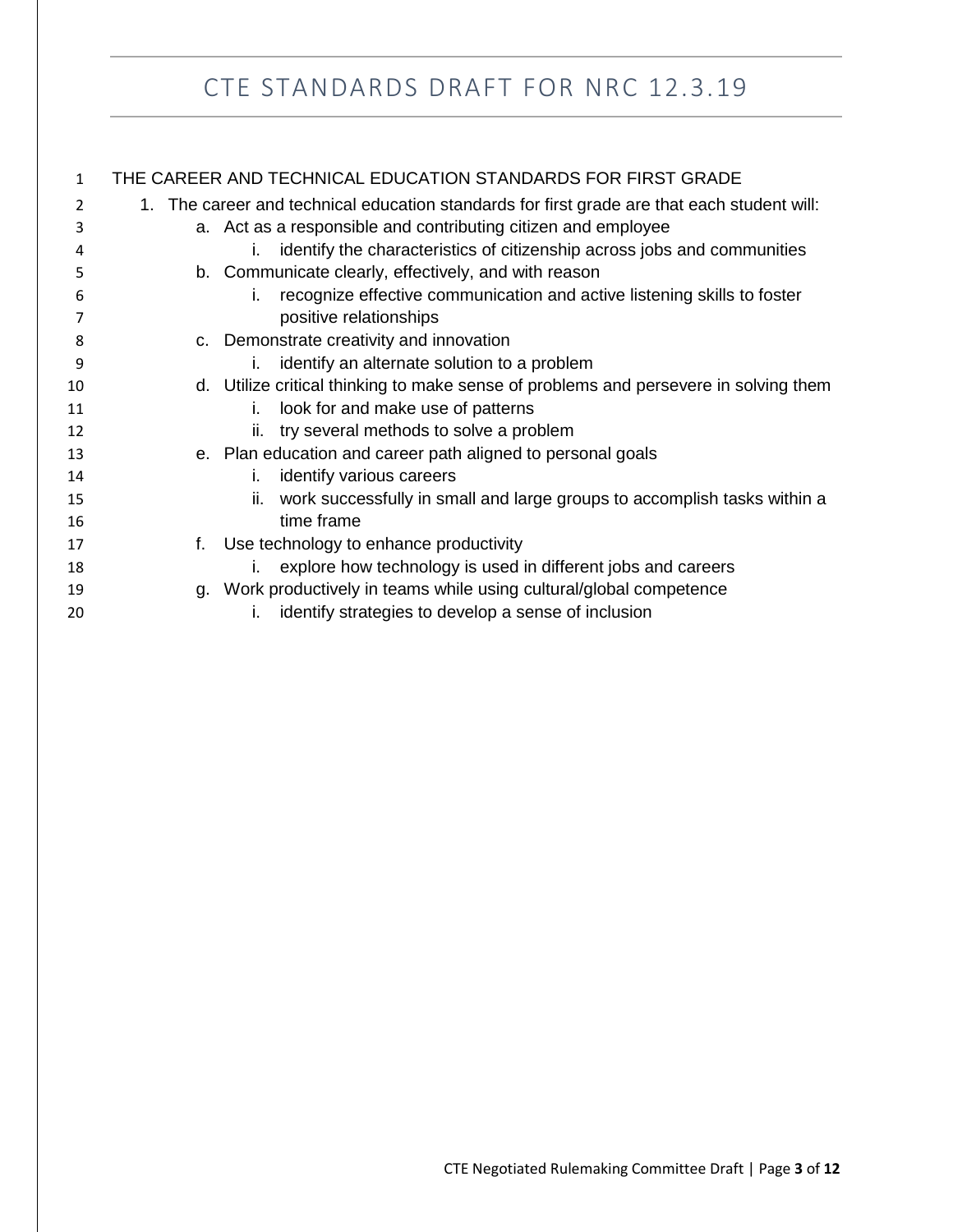| 1              | THE CAREER AND TECHNICAL EDUCATION STANDARDS FOR SECOND GRADE                             |                                                                                      |  |  |
|----------------|-------------------------------------------------------------------------------------------|--------------------------------------------------------------------------------------|--|--|
| $\overline{2}$ | The career and technical education standards for second grade are that each student<br>1. |                                                                                      |  |  |
| 3              | will:                                                                                     |                                                                                      |  |  |
| 4              |                                                                                           | a. Act as a responsible and contributing citizen and employee                        |  |  |
| 5              |                                                                                           | recognize the rights and responsibilities of citizenship<br>Ĺ.                       |  |  |
| 6              |                                                                                           | b. Communicate clearly, effectively, and with reason                                 |  |  |
| 7              |                                                                                           | practice compromise and conflict resolution with support<br>İ.                       |  |  |
| 8              | C.                                                                                        | Consider the environmental, social and economic impacts of decisions                 |  |  |
| 9              |                                                                                           | compare and contrast safety procedures for different environments and<br>İ.          |  |  |
| 10             |                                                                                           | tasks                                                                                |  |  |
| 11             |                                                                                           | identify and explain the reasons for personal protective equipment for<br>ii.        |  |  |
| 12             |                                                                                           | personal use                                                                         |  |  |
| 13             |                                                                                           | d. Demonstrate creativity and innovation                                             |  |  |
| 14             |                                                                                           | discuss ways people work together<br>i.                                              |  |  |
| 15             |                                                                                           | e. Utilize critical thinking to make sense of problems and persevere in solving them |  |  |
| 16             |                                                                                           | outline and explain the steps to complete a task<br>İ.                               |  |  |
| 17             |                                                                                           | try several methods to solve a problem<br>ii.                                        |  |  |
| 18             | f.                                                                                        | Model integrity, ethical leadership, and effective management                        |  |  |
| 19             |                                                                                           | describe the role of a leader<br>i.                                                  |  |  |
| 20             |                                                                                           | g. Plan education and career path aligned to personal goals                          |  |  |
| 21             |                                                                                           | identify and describe basic work skills that contribute to the success of a<br>İ.    |  |  |
| 22             |                                                                                           | team                                                                                 |  |  |
| 23             |                                                                                           | h. Use technology to enhance productivity                                            |  |  |
| 24             |                                                                                           | investigate how technology in school and at work enhances learning and<br>i.         |  |  |
| 25             |                                                                                           | connections with others                                                              |  |  |
| 26             | i.                                                                                        | Work productively in teams while using cultural/global competence                    |  |  |
| 27             |                                                                                           | work cooperatively to examine issues from multiple viewpoints<br>i.                  |  |  |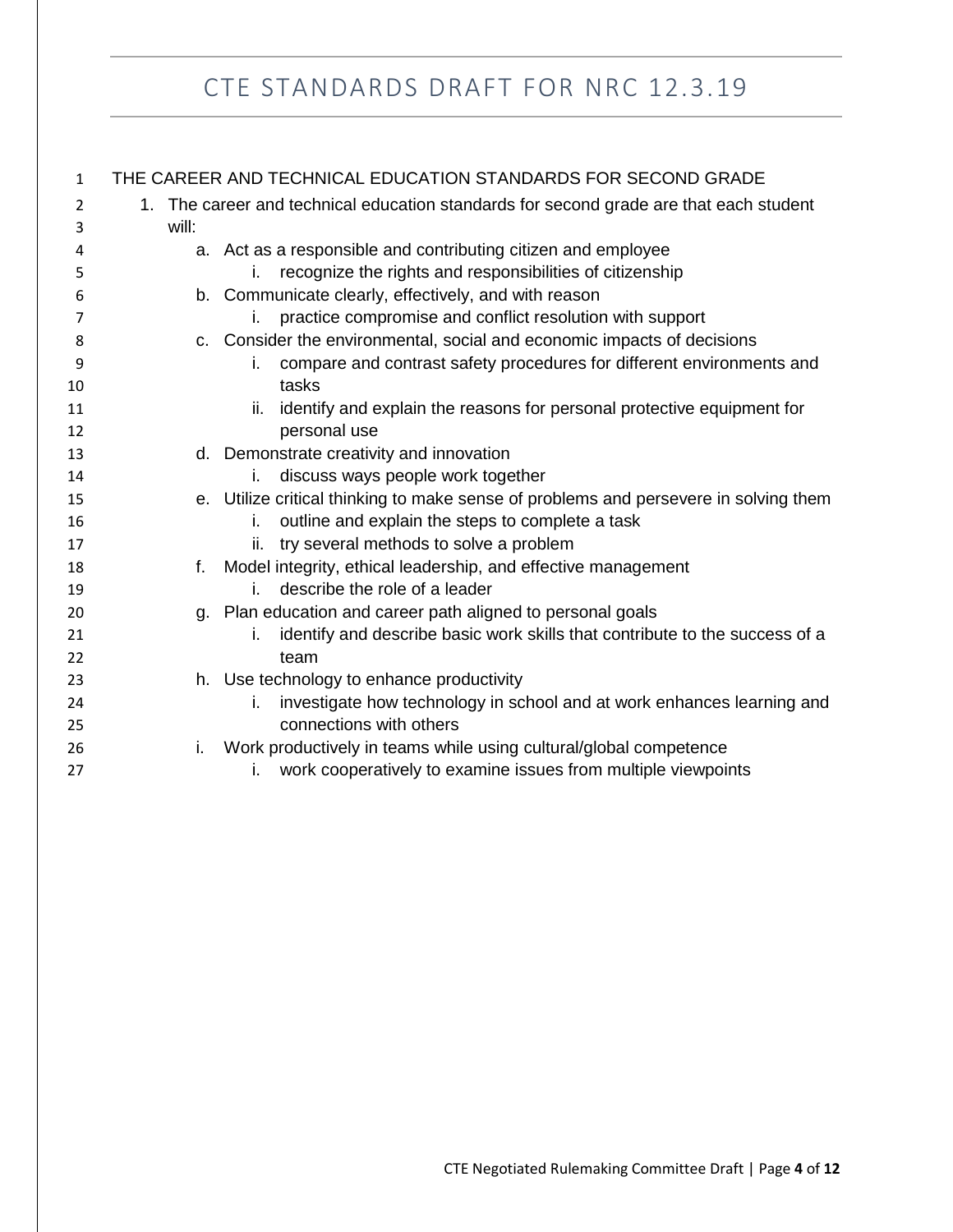| $\mathbf{1}$   | THE CAREER AND TECHNICAL EDUCATION STANDARDS FOR THIRD GRADE                                |                                                                                                     |  |  |  |
|----------------|---------------------------------------------------------------------------------------------|-----------------------------------------------------------------------------------------------------|--|--|--|
| $\overline{2}$ |                                                                                             |                                                                                                     |  |  |  |
| 3              | 1. The career and technical education standards for third grade are that each student will: |                                                                                                     |  |  |  |
| 4              | a. Act as a responsible and contributing citizen and employee                               |                                                                                                     |  |  |  |
| 5              |                                                                                             | Identify characteristics of being an employee<br>i.                                                 |  |  |  |
| 6              |                                                                                             | b. Attend to personal health and financial well-being                                               |  |  |  |
| 7              |                                                                                             | describe how consumer actions influence the use of resources<br>İ.                                  |  |  |  |
| 8              |                                                                                             | c. Communicate clearly, effectively, and with reason                                                |  |  |  |
| 9              |                                                                                             | apply active listening, compromise, and conflict resolution skills<br>L.                            |  |  |  |
| 10             |                                                                                             | d. Consider the environmental, social and economic impacts of decisions                             |  |  |  |
| 11<br>12       |                                                                                             | adapt to different environments by adjusting behavior to promote personal<br>İ.<br>and group safety |  |  |  |
| 13             |                                                                                             | identify and explain the reasons for personal protective equipment for<br>ii.                       |  |  |  |
| 14             |                                                                                             | personal and classroom use                                                                          |  |  |  |
| 15             |                                                                                             | e. Demonstrate creativity and innovation                                                            |  |  |  |
| 16             |                                                                                             | explore the design cycle<br>İ.                                                                      |  |  |  |
| 17             | f.                                                                                          | Employ valid and reliable research strategies                                                       |  |  |  |
| 18             |                                                                                             | represent data in multiple formats                                                                  |  |  |  |
| 19             |                                                                                             | g. Utilize critical thinking to make sense of problems and persevere in solving them                |  |  |  |
| 20             |                                                                                             | compare and explain similarities and differences of patterns and<br>i.                              |  |  |  |
| 21             |                                                                                             | operations                                                                                          |  |  |  |
| 22             |                                                                                             | plan and execute activities to develop a solution or complete a project<br>ii.                      |  |  |  |
| 23             |                                                                                             | iii. test and refine methods to solve a problem                                                     |  |  |  |
| 24             |                                                                                             | h. Model integrity, ethical leadership, and effective management                                    |  |  |  |
| 25             |                                                                                             | explain how actions and attitudes impact others<br>i.                                               |  |  |  |
| 26             |                                                                                             | define and give examples of leadership roles<br>ii.                                                 |  |  |  |
| 27             | i.                                                                                          | Plan education and career path aligned to personal goals                                            |  |  |  |
| 28             |                                                                                             | compare career options that align with personal interest<br>i.                                      |  |  |  |
| 29             |                                                                                             | apply and manage resources efficiently and effectively<br>ii.                                       |  |  |  |
| 30             | j.                                                                                          | Use technology to enhance productivity                                                              |  |  |  |
| 31             |                                                                                             | explain how technology is used in homes, schools, and jobs                                          |  |  |  |
| 32             |                                                                                             | k. Work productively in teams while using cultural/global competence                                |  |  |  |
| 33             |                                                                                             | identify and mitigate barriers to productive communication<br>İ.                                    |  |  |  |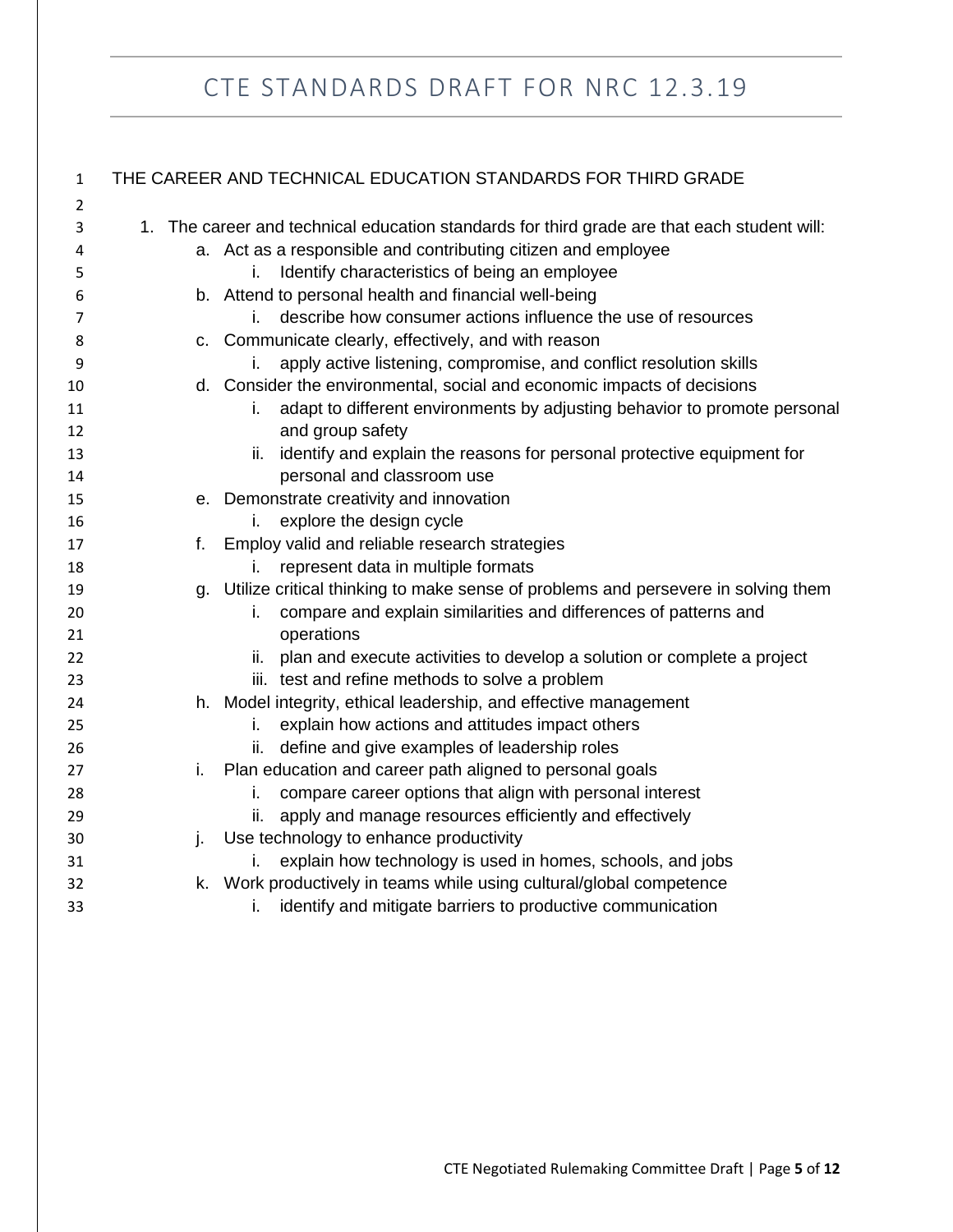| 1  | THE CAREER AND TECHNICAL EDUCATION STANDARDS FOR FOURTH GRADE      |                                                                                              |  |  |  |
|----|--------------------------------------------------------------------|----------------------------------------------------------------------------------------------|--|--|--|
| 2  |                                                                    |                                                                                              |  |  |  |
| 3  |                                                                    | 1. The career and technical education standards for fourth grade are that each student will: |  |  |  |
| 4  | a. Act as a responsible and contributing citizen and employee      |                                                                                              |  |  |  |
| 5  | explore consequences of actions in communities and workplace<br>İ. |                                                                                              |  |  |  |
| 6  |                                                                    | b. Attend to personal health and financial well-being                                        |  |  |  |
| 7  |                                                                    | investigate advertising and media that influence behavior<br>i.                              |  |  |  |
| 8  |                                                                    | c. Communicate clearly, effectively, and with reason                                         |  |  |  |
| 9  |                                                                    | practice compromise and conflict resolution<br>İ.                                            |  |  |  |
| 10 |                                                                    | d. Consider the environmental, social and economic impacts of decisions                      |  |  |  |
| 11 |                                                                    | adapt to different environments by adjusting behavior to promote personal<br>L.              |  |  |  |
| 12 |                                                                    | and group safety                                                                             |  |  |  |
| 13 |                                                                    | predict potential outcomes of various decisions in a complex environment<br>ii.              |  |  |  |
| 14 |                                                                    | iii. identify and explain the consequences of improper personal protective                   |  |  |  |
| 15 |                                                                    | equipment use                                                                                |  |  |  |
| 16 |                                                                    | e. Demonstrate creativity and innovation                                                     |  |  |  |
| 17 |                                                                    | explore innovations and their creators<br>İ.                                                 |  |  |  |
| 18 | f.                                                                 | Employ valid and reliable research strategies                                                |  |  |  |
| 19 |                                                                    | map data for a culture, community, or state<br>İ.                                            |  |  |  |
| 20 |                                                                    | g. Utilize critical thinking to make sense of problems and persevere in solving them         |  |  |  |
| 21 |                                                                    | identify models that organize and analyze patterns of information<br>i.                      |  |  |  |
| 22 |                                                                    | explain how personal and cultural histories can influence team<br>ii.                        |  |  |  |
| 23 |                                                                    | approaches to completing tasks and projects                                                  |  |  |  |
| 24 |                                                                    | iii. test and refine methods to solve a problem                                              |  |  |  |
| 25 |                                                                    | h. Model integrity, ethical leadership, and effective management                             |  |  |  |
| 26 |                                                                    | contribute constructively to teams assuming various roles and<br>i.                          |  |  |  |
| 27 |                                                                    | responsibilities to work effectively toward a common goal                                    |  |  |  |
| 28 | Ι.                                                                 | Plan education and career path aligned to personal goals                                     |  |  |  |
| 29 |                                                                    | explore education requirements for different career options<br>i.                            |  |  |  |
| 30 |                                                                    | prepare personal communications based upon the intended audience<br>ii.                      |  |  |  |
| 31 |                                                                    | j. Use technology to enhance productivity                                                    |  |  |  |
| 32 |                                                                    | select appropriate tools to create and communicate<br>i.                                     |  |  |  |
| 33 |                                                                    | k. Work productively in teams while using cultural/global competence                         |  |  |  |
| 34 |                                                                    | engage with learners from diverse cultures through use of available                          |  |  |  |
| 35 |                                                                    | technology                                                                                   |  |  |  |
| 36 |                                                                    |                                                                                              |  |  |  |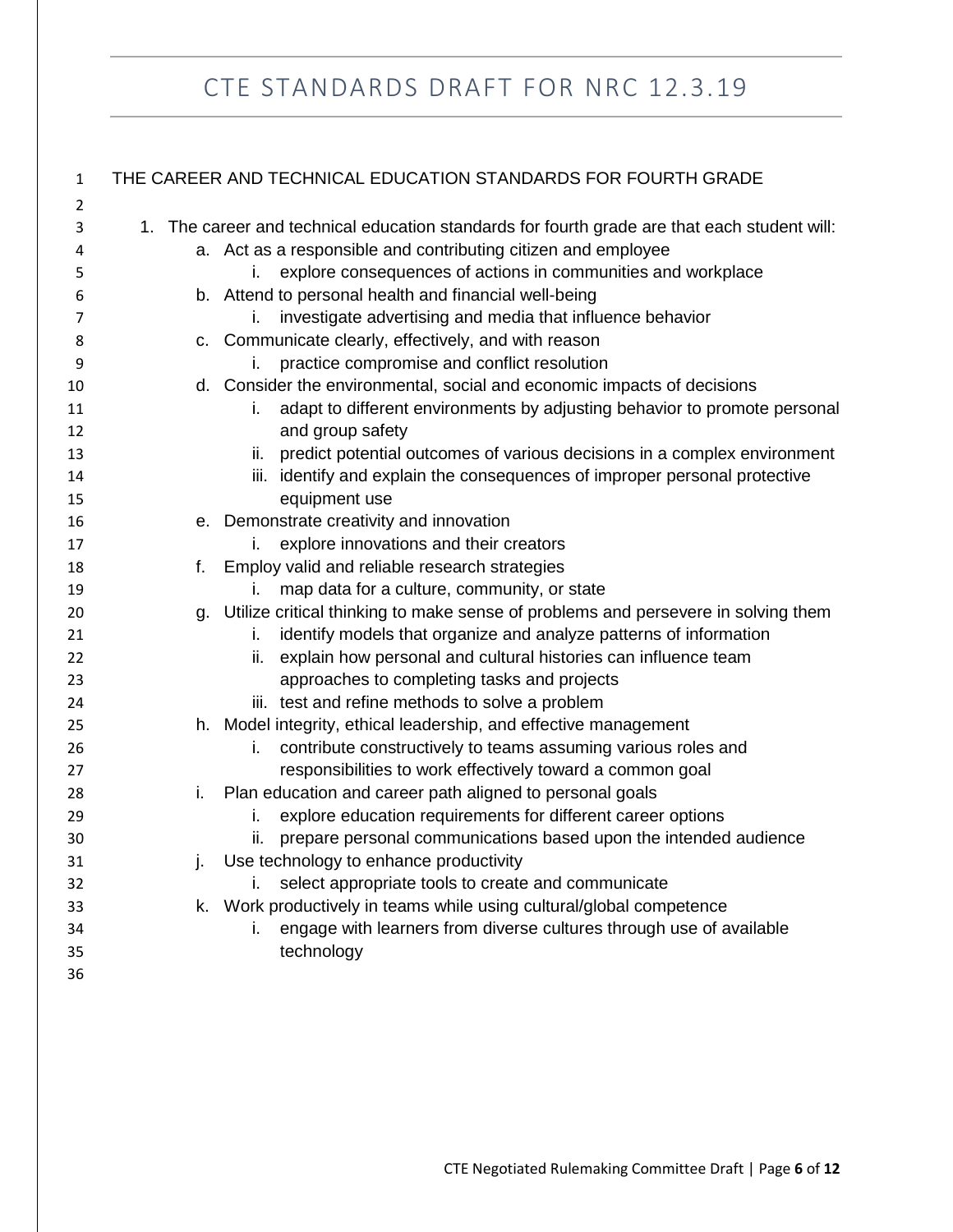| $\mathbf{1}$ |    | THE CAREER AND TECHNICAL EDUCATION STANDARDS FOR FIFTH GRADE                                |
|--------------|----|---------------------------------------------------------------------------------------------|
| 2            |    | 1. The career and technical education standards for fifth grade are that each student will: |
| 3            |    | a. Act as a responsible and contributing citizen and employee                               |
| 4            |    | identify activities and behaviors that build and strengthen community<br>i.                 |
| 5            |    | define employability skills<br>ii.                                                          |
| 6            |    | b. Apply appropriate academic and technical skills                                          |
| 7            |    | read and comprehend a variety of resources to explain procedures, ideas,<br>İ.              |
| 8            |    | or concepts in career pathways                                                              |
| 9            |    | construct charts, tables, and graphs using mathematical data<br>ii.                         |
| 10           |    | iii. apply scientific methods including data gathering, direct and indirect                 |
| 11           |    | observation, and prediction to solve workplace problems                                     |
| 12           |    | c. Attend to personal health and financial well-being                                       |
| 13           |    | model the interrelationships between mental, emotional, social, cultural,<br>İ.             |
| 14           |    | intellectual, and physical health                                                           |
| 15           |    | d. Communicate clearly, effectively, and with reason                                        |
| 16           |    | apply safety, responsibility, and ethical use of information to communicate<br>i.           |
| 17           |    | knowledge of career pathways                                                                |
| 18           |    | demonstrate employability skills to interact with team members to<br>ii.                    |
| 19           |    | accomplish group goals                                                                      |
| 20           |    | e. Consider the environmental, social and economic impacts of decisions                     |
| 21           |    | evaluate the effectiveness of safety procedures for different environments<br>L.            |
| 22           |    | and tasks                                                                                   |
| 23           | f. | Demonstrate creativity and innovation                                                       |
| 24           |    | communicate complex ideas in creative ways<br>İ.                                            |
| 25           | g. | Employ valid and reliable research strategies                                               |
| 26           |    | identify valid data from multiple sources for a variety of career-related<br>i.             |
| 27           |    | research projects                                                                           |
| 28           |    | h. Utilize critical thinking to make sense of problems and persevere in solving them        |
| 29           |    | interpret data to observe and explain trends<br>i.                                          |
| 30           |    | compare and contrast multiple approaches to solving a problem or<br>ii.                     |
| 31           |    | completing a project                                                                        |
| 32           |    | iii. test and refine methods to solve a problem                                             |
| 33           | i. | Model integrity, ethical leadership, and effective management                               |
| 34           |    | lead a group activity<br>İ.                                                                 |
| 35           | j. | Plan education and career path aligned to personal goals                                    |
| 36           |    | describe how work relates to meeting needs for goods, clothing, shelter,<br>i.              |
| 37           |    | and other necessities for living                                                            |
| 38           |    | performs basic tasks for personal and workplace communication<br>Ш.                         |
| 39           |    | k. Use technology to enhance productivity                                                   |
| 40           |    | demonstrate how to work cooperatively and collaboratively with peers<br>i.                  |
| 41           |    | when using technology tools                                                                 |
| 42           | L. | Work productively in teams while using cultural/global competence                           |
| 43           |    | collaboratively set teamwork roles and goals<br>i.                                          |
|              |    |                                                                                             |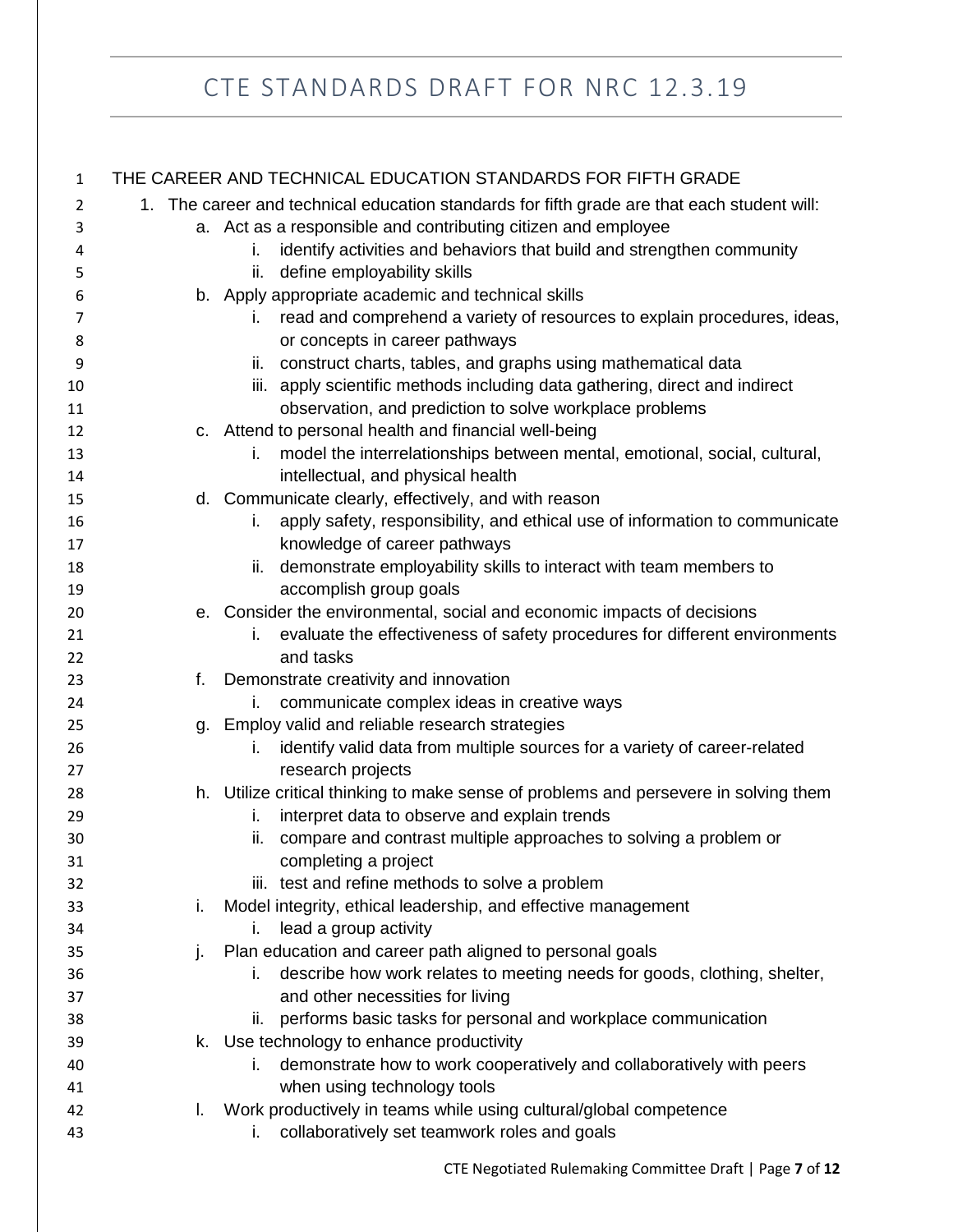| $\mathbf{1}$<br>$\overline{2}$ | THE CAREER AND TECHNICAL EDUCATION STANDARDS FOR SIXTH THROUGH EIGHTH<br><b>GRADES</b>   |                                                                                      |  |  |
|--------------------------------|------------------------------------------------------------------------------------------|--------------------------------------------------------------------------------------|--|--|
| 3                              | 1. The career and technical education standards for sixth through eighth grades are that |                                                                                      |  |  |
| 4                              | each student will:                                                                       |                                                                                      |  |  |
| 5                              |                                                                                          | a. Act as a responsible and contributing citizen and employee                        |  |  |
| 6                              |                                                                                          | defend choices related to positive, safe, legal, and ethical behavior<br>i.          |  |  |
| 7                              |                                                                                          | practice employability skills<br>ii.                                                 |  |  |
| 8                              |                                                                                          | b. Apply appropriate academic and technical skills                                   |  |  |
| 9                              |                                                                                          | develop a product using oral, pictorial, or multimedia<br>i.                         |  |  |
| 10                             |                                                                                          | compose well-organized written documents for the workplace<br>ii.                    |  |  |
| 11                             |                                                                                          | iii. communicate mathematical data using charts, tables, and graphs                  |  |  |
| 12                             |                                                                                          | iv. integrate and translate scientific methods to technical data using oral,         |  |  |
| 13                             |                                                                                          | written, and multimedia communications                                               |  |  |
| 14                             |                                                                                          | c. Attend to personal health and financial well-being                                |  |  |
| 15                             |                                                                                          | investigate the connection between work and financial well-being<br>i.               |  |  |
| 16                             |                                                                                          | identify how peers influence personal well-being<br>ii.                              |  |  |
| 17                             |                                                                                          | iii. develop a personal budget and savings plan                                      |  |  |
| 18                             |                                                                                          | d. Communicate clearly, effectively, and with reason                                 |  |  |
| 19                             |                                                                                          | apply employability skills to productively interact with all team members to<br>i.   |  |  |
| 20                             |                                                                                          | accomplish group goals                                                               |  |  |
| 21                             |                                                                                          | integrate a variety of multimedia applications to effectively organize and<br>ii.    |  |  |
| 22                             |                                                                                          | present information                                                                  |  |  |
| 23                             |                                                                                          | e. Consider the environmental, social and economic impacts of decisions              |  |  |
| 24                             |                                                                                          | evaluate peer behaviors and exhibit personal responsibility to promote<br>i.         |  |  |
| 25                             |                                                                                          | personal and group safety in all environments                                        |  |  |
| 26                             |                                                                                          | identify personal protective equipment for workplace, classroom, and<br>ii.          |  |  |
| 27                             |                                                                                          | personal use, determining when and where it should be utilized                       |  |  |
| 28                             | f.                                                                                       | Demonstrate creativity and innovation                                                |  |  |
| 29                             |                                                                                          | develop or modify an existing innovation to improve the workplace<br>i.              |  |  |
| 30                             | q.                                                                                       | Employ valid and reliable research strategies                                        |  |  |
| 31                             |                                                                                          | evaluate the accuracy, credibility, perspective, and relevance of<br>İ.              |  |  |
| 32                             |                                                                                          | information, media, data and other resources                                         |  |  |
| 33                             |                                                                                          | curate information from multiple sources to make meaningful connections<br>ii.       |  |  |
| 34                             |                                                                                          | and draw conclusions                                                                 |  |  |
| 35                             |                                                                                          | iii. apply fair use and copyright laws                                               |  |  |
| 36                             |                                                                                          | h. Utilize critical thinking to make sense of problems and persevere in solving them |  |  |
| 37                             |                                                                                          | analyze trends to draw conclusions and explore solutions to problems<br>i.           |  |  |
| 38                             |                                                                                          | analyze and explain how individual behaviors influence processes and<br>ii.          |  |  |
| 39                             |                                                                                          | environments                                                                         |  |  |
| 40                             |                                                                                          | iii. evaluate resources in testing and refining solutions to problems before         |  |  |
| 41                             |                                                                                          | asking for assistance                                                                |  |  |
| 42                             | i.                                                                                       | Model integrity, ethical leadership, and effective management                        |  |  |
|                                |                                                                                          |                                                                                      |  |  |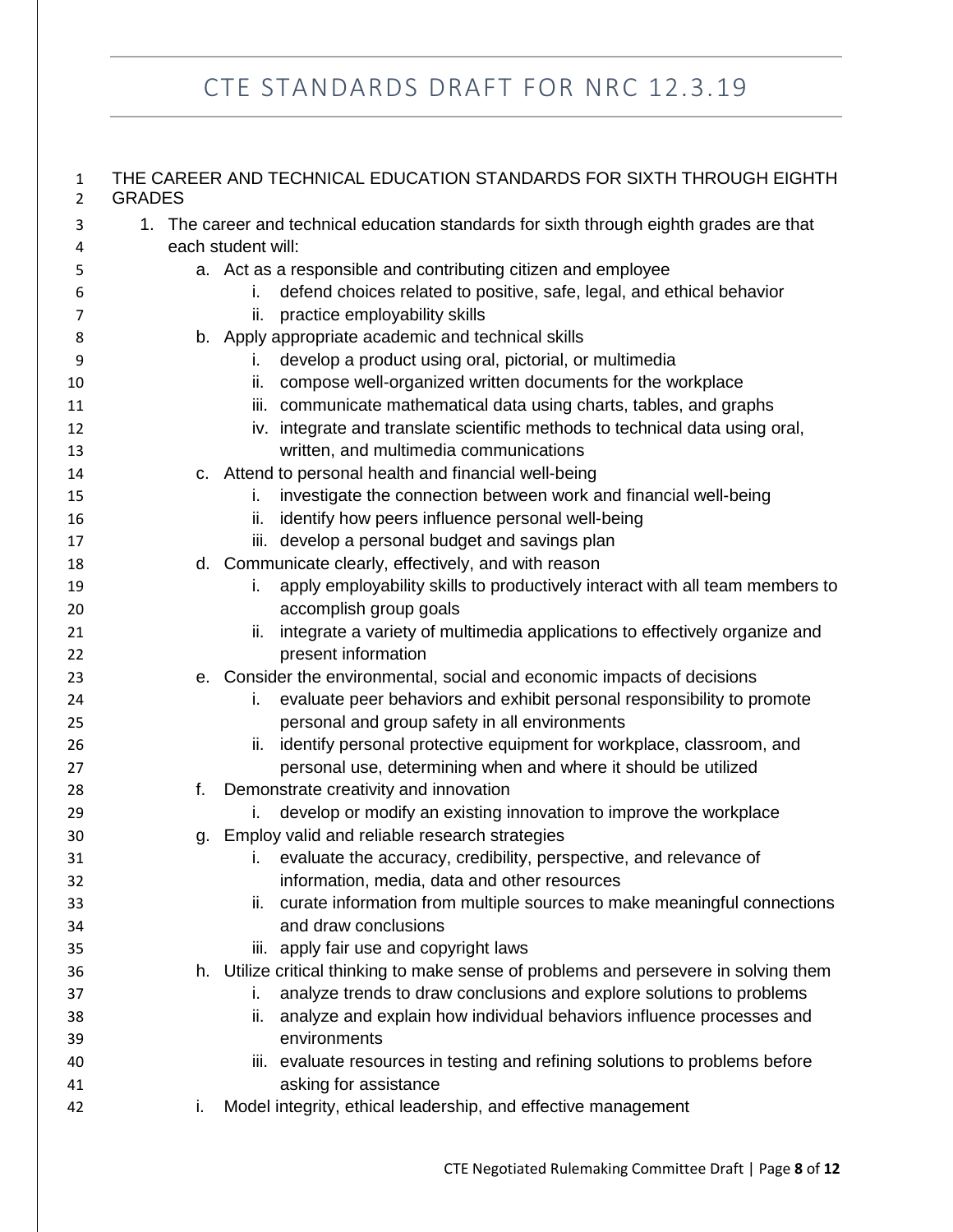|    |    | examine the importance of professional ethics, cultural, and legal<br>$\mathbf{L}$ |
|----|----|------------------------------------------------------------------------------------|
|    |    | responsibilities of the workplace                                                  |
| 3  |    | evaluate alternative responses to workplace situations<br>II.                      |
| 4  |    | iii. describe the diversity of workplace environments                              |
| 5  |    | j. Plan education and career path aligned to personal goals                        |
| 6  |    | develop programs of study for various career pathways, examining<br>Τ.             |
|    |    | outlook, salary, education, job duties, and lifestyle                              |
| 8  |    | organize and synthesize information about career skills and requirements<br>ii.    |
| 9  |    | for applications                                                                   |
| 10 |    | k. Use technology to enhance productivity                                          |
| 11 |    | explain how scientific and technological changes impact specific careers<br>L.     |
| 12 |    | describe the role of technology within a community in maintaining safe<br>ii.      |
| 13 |    | and healthy environments                                                           |
| 14 | L. | Work productively in teams while using cultural/global competence                  |
| 15 |    | evaluate local and global challenges<br>I.                                         |
| 16 |    | ii.<br>evaluate diversity and inclusion language in documents and policies         |
|    |    |                                                                                    |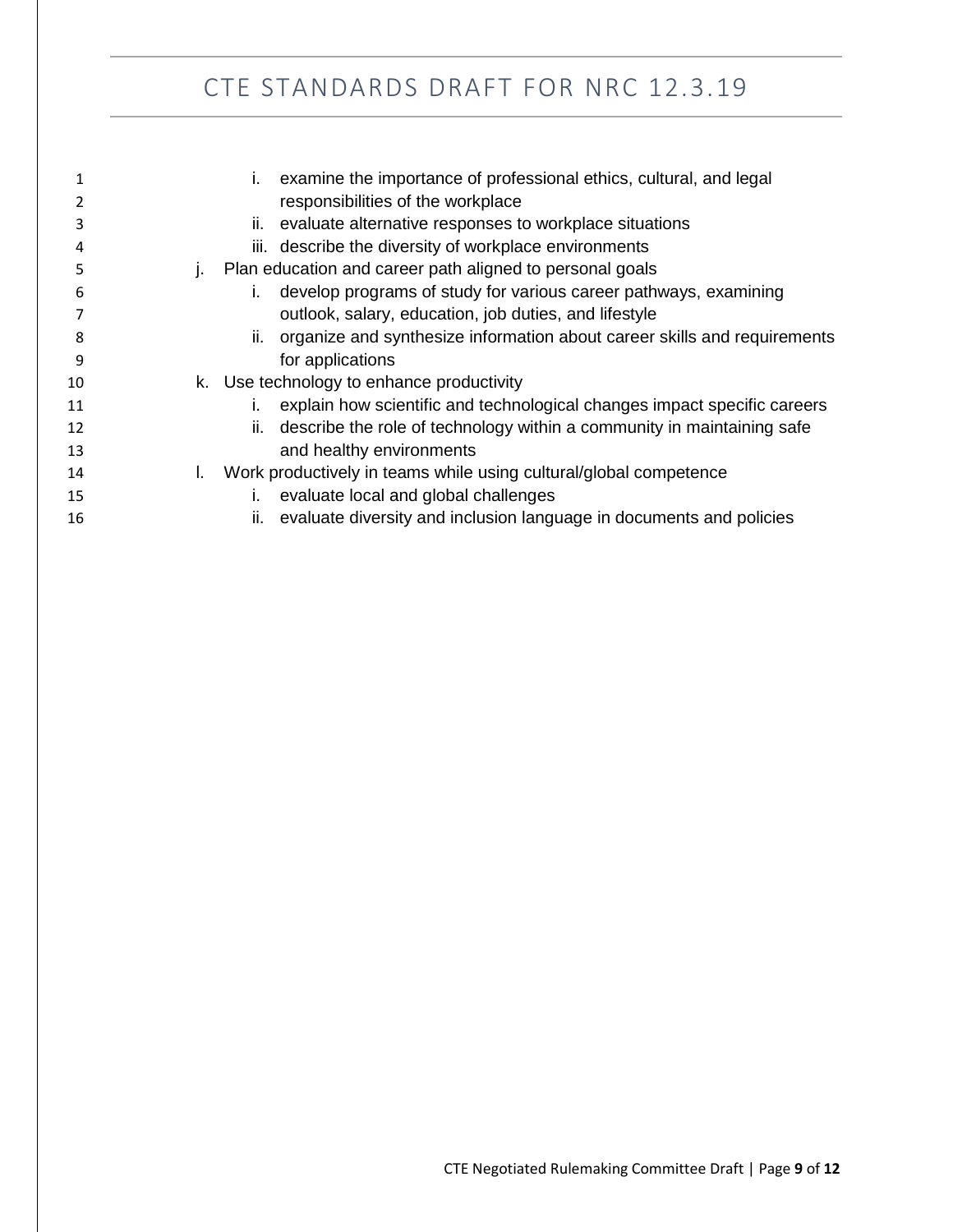#### THE CAREER AND TECHNICAL EDUCATION STANDARDS FOR NINTH THROUGH TWELFTH GRADE

| 3        |    | 1. The career and technical education standards for ninth through twelfth grades are that |  |  |
|----------|----|-------------------------------------------------------------------------------------------|--|--|
| 4        |    | each student will:                                                                        |  |  |
| 5        |    | a. Act as a responsible and contributing citizen and employee                             |  |  |
| 6        |    | engage in positive, safe, legal, and ethical behavior<br>i.                               |  |  |
| 7        |    | model industry-identified, career-ready skills<br>ii.                                     |  |  |
| 8        |    | b. Apply appropriate academic and technical skills                                        |  |  |
| 9        |    | compose clear and coherent documents and presentations appropriate to<br>L.               |  |  |
| 10       |    | task, purpose, and audience                                                               |  |  |
| 11       |    | demonstrate knowledge of mathematical operations needed to succeed in<br>ii.              |  |  |
| 12       |    | a selected career pathway                                                                 |  |  |
| 13       |    | iii. apply appropriate scientific methods in qualitative and quantitative                 |  |  |
| 14       |    | analysis in a selected career pathway                                                     |  |  |
| 15       |    | c. Attend to personal health and financial well-being                                     |  |  |
| 16<br>17 |    | evaluate validity of health and financial information, products, and<br>i.<br>services    |  |  |
| 18       |    | ii. analyze financial practices including budgeting, banking, savings,                    |  |  |
| 19       |    | investments                                                                               |  |  |
| 20       |    | iii. explain significance in achieving personal and business short and long               |  |  |
| 21       |    | term goals                                                                                |  |  |
| 22       |    | iv. develop financial goals based on lifestyle expectations, education plans,             |  |  |
| 23       |    | and career choices                                                                        |  |  |
| 24       |    | d. Communicate clearly, effectively, and with reason                                      |  |  |
| 25       |    | model integrity, ethical leadership, and effective employability skills in all<br>i.      |  |  |
| 26       |    | communication                                                                             |  |  |
| 27       |    | evaluate and use information systems to prepare technical documents for<br>ii.            |  |  |
| 28       |    | the workplace                                                                             |  |  |
| 29       |    | iii. model appropriate strategies for communicating persuasively in                       |  |  |
| 30       |    | professional settings to effectively interact with individuals from various               |  |  |
| 31       |    | cultural, ethnic, and language backgrounds                                                |  |  |
| 32       |    | iv. employ awareness of world cultures and languages in work-based                        |  |  |
| 33       |    | learning opportunities                                                                    |  |  |
| 34       |    | e. Consider the environmental, social and economic impacts of decisions                   |  |  |
| 35       |    | design and construct safe working environments according to government<br>Ĺ.              |  |  |
| 36       |    | and industry standards                                                                    |  |  |
| 37       |    | create plans and policies that reflect deep understanding of individual<br>ii.            |  |  |
| 38       |    | histories and societal complexities in a work environment                                 |  |  |
| 39       |    | iii. integrate personal protective equipment use regularly in necessary                   |  |  |
| 40       |    | environments                                                                              |  |  |
| 41       | f. | Demonstrate creativity and innovation                                                     |  |  |
| 42       |    | design and implement an innovation to improve the workplace<br>ı.                         |  |  |
| 43       |    | evaluate peer innovations and provide feedback<br>ii.                                     |  |  |
|          |    |                                                                                           |  |  |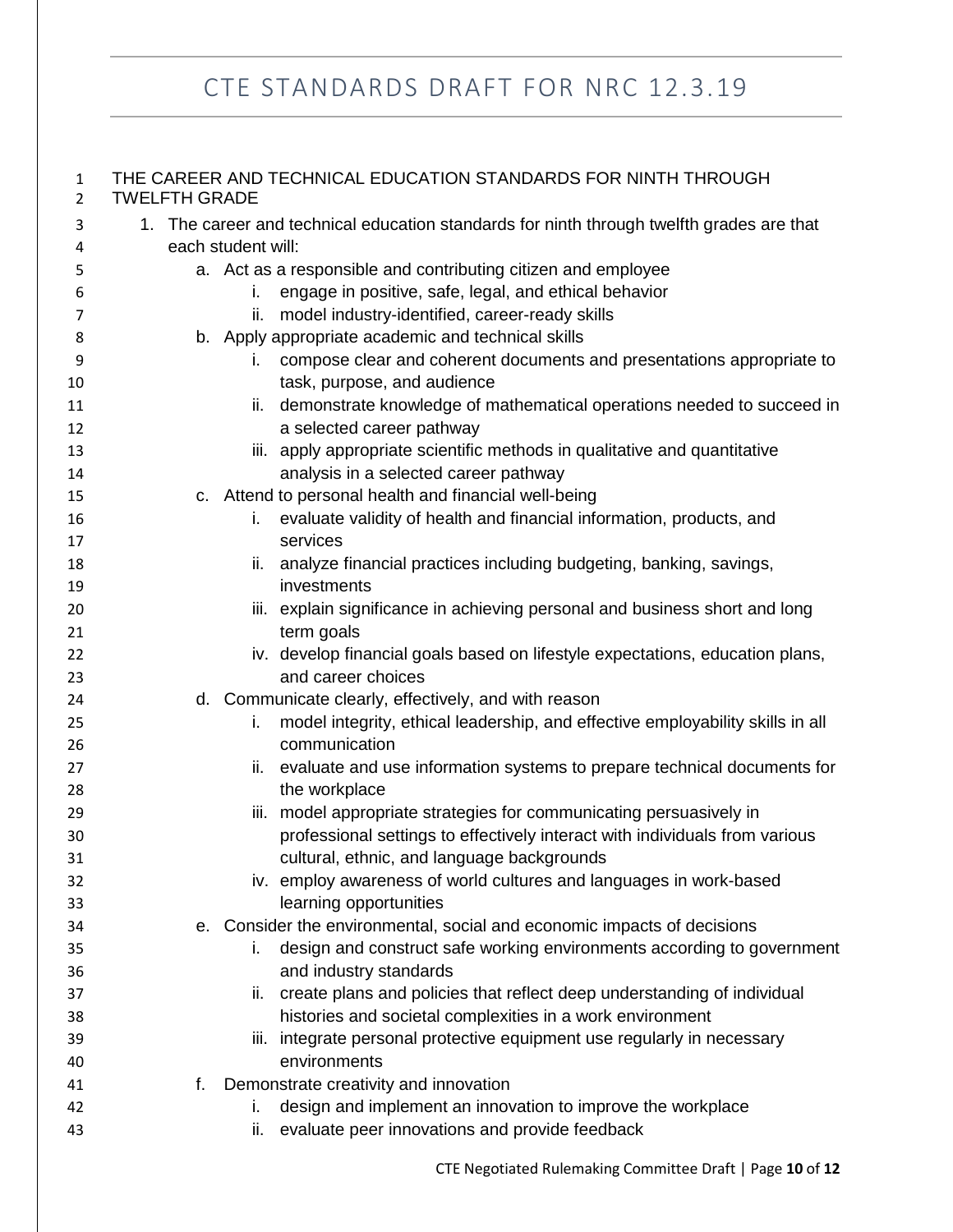| $\mathbf 1$    |    | g. Employ valid and reliable research strategies                                     |
|----------------|----|--------------------------------------------------------------------------------------|
| 2              |    | use evidence from multiple sources to defend a position<br>L.                        |
| 3              |    | determine various research methodologies based on a defined<br>ii.                   |
| 4              |    | problem/purpose                                                                      |
| 5              |    | iii. identify research protocols required to ensure legality, validity, and          |
| 6              |    | reliability                                                                          |
| $\overline{7}$ |    | h. Utilize critical thinking to make sense of problems and persevere in solving them |
| 8              |    | devise forecasts or solutions to problems that reflect analysis of trends<br>i.      |
| 9              |    | utilize understanding of resources and culture to devise collaborative<br>ii.        |
| 10             |    | solutions to problems                                                                |
| 11             |    | iii. utilize multiple resources to test and refine solutions to a problem            |
| 12             | i. | Model integrity, ethical leadership, and effective management                        |
| 13             |    | apply laws and regulations to personnel situations to help employees<br>i.           |
| 14             |    | perform their jobs according to employer rules and expectations                      |
| 15             |    | ii. apply insight to positively influence others' actions, attitudes, and beliefs    |
| 16             |    | based on the needs of the workplace                                                  |
| 17             | j. | Plan education and career path aligned to personal goals                             |
| 18             |    | execute a program of study following a career pathway, evaluating the<br>i.          |
| 19             |    | opportunities for personal and professional lifelong learning                        |
| 20             |    | explore the benefits of having a personal or career mentor<br>ii.                    |
| 21             |    | iii. construct applications, resumes, and necessary work-related documents           |
| 22             |    | k. Use technology to enhance productivity                                            |
| 23             |    | describe how job market changes have resulted from scientific<br>i.                  |
| 24             |    | advancements and the increased use of technology in the global                       |
| 25             |    | economy                                                                              |
| 26             |    | evaluate the purpose of technology tools and multimedia to analyze their<br>ii.      |
| 27             |    | impact on productivity in homes, schools and workplaces                              |
| 28             |    | iii. safely and ethically use current industry-standard and emerging                 |
| 29             |    | technologies                                                                         |
| 30             |    | iv. model appropriate communication and technological skills to seek, obtain         |
| 31             |    | and change jobs/careers                                                              |
| 32             | L. | Work productively in teams while using cultural/global competence                    |
| 33             |    | collaborate to address geographic, economic, cultural, or political issues<br>i.     |
| 34             |    | considering multiple perspectives                                                    |